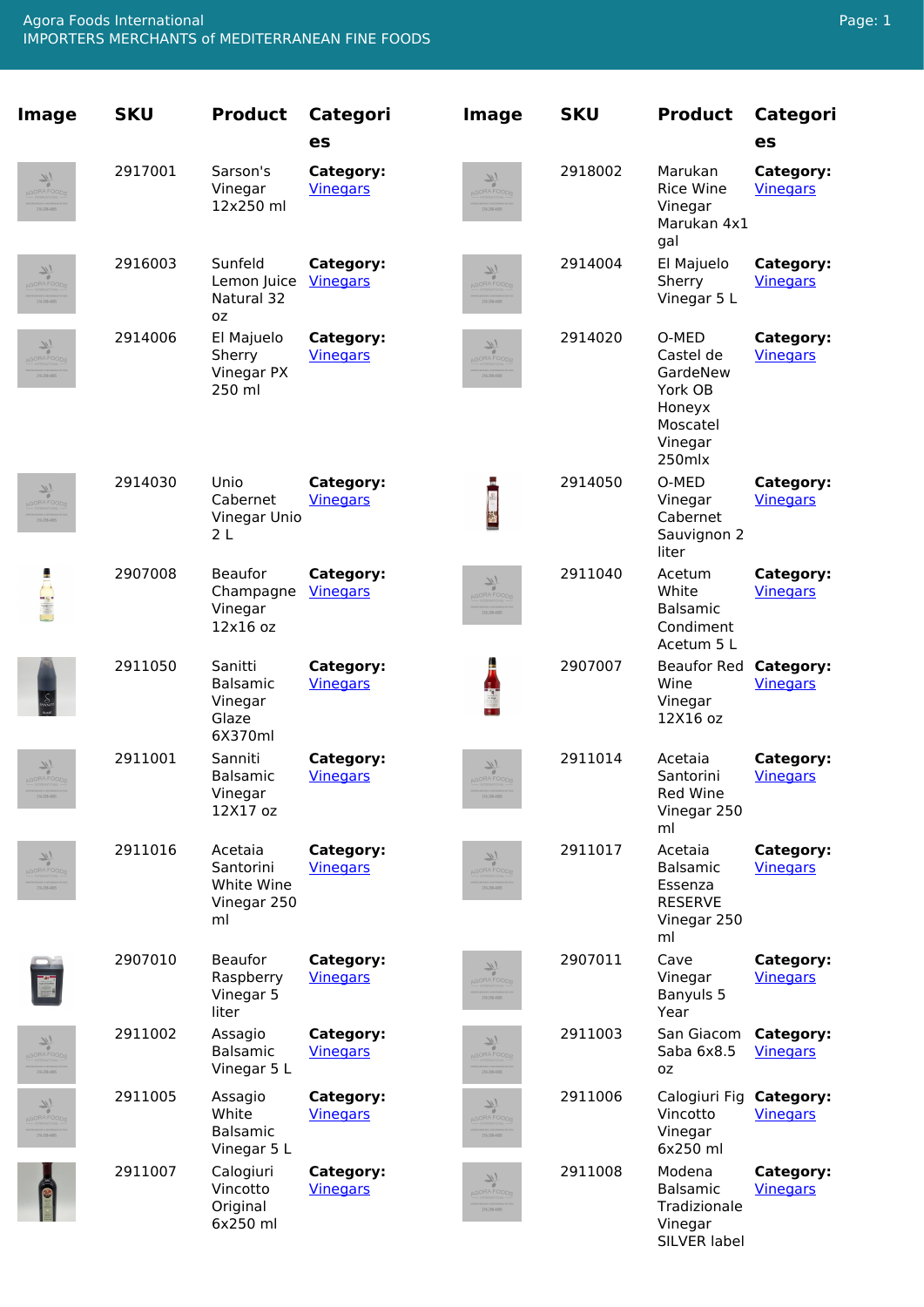## <span id="page-1-0"></span>Agora Foods International IMPORTERS MERCHANTS of MEDITERRANEAN FINE FOODS

|                              |         |                                                                              |                              |                             |         | 100 ml                                                                  |                              |
|------------------------------|---------|------------------------------------------------------------------------------|------------------------------|-----------------------------|---------|-------------------------------------------------------------------------|------------------------------|
| AGORA FOODS<br>216-231-4005  | 2911009 | Acetaia<br><b>Balsamic</b><br><b>Basic</b><br>Vinegar 250<br>ml              | Category:<br><b>Vinegars</b> | AGORA FOODS<br>216-231-4005 | 2911010 | Acetum<br>Santorini<br><b>Balsamic</b><br>Vinegar4<br>leaf 250ml        | Category:<br><b>Vinegars</b> |
| AGORA FOODS<br>216-238-4005  | 2911011 | Acetaia<br>Santorini<br><b>Balsamic</b><br><b>BASIC</b><br>Vinegar 250<br>ml | Category:<br><b>Vinegars</b> |                             | 2911012 | Acetaia<br>Balsamic<br><b>AGED</b><br>Vinegar 250<br>ml                 | Category:<br><b>Vinegars</b> |
| H                            | 2907005 | <b>Beaufor</b><br>White Wine<br>Vinegar 5 L                                  | Category:<br><b>Vinegars</b> |                             | 2907002 | <b>Beaufor</b><br>Cider<br>Vinegar<br>France 5 L                        | Category:<br><b>Vinegars</b> |
|                              | 2907003 | <b>Beaufor Red</b><br>Wine<br>Vinegar 5 L                                    | Category:<br><b>Vinegars</b> |                             | 2907004 | <b>Beaufor</b><br>Tarragon<br>Vinegar 5 L                               | Category:<br><b>Vinegars</b> |
|                              | 2907006 | Beufor White Category:<br>Wine<br>Vinegar<br>12x16 oz                        | <b>Vinegars</b>              |                             | 2914008 | O-MED<br>Vinegar<br>Cabernet<br>Sauvignon<br>9X250 ml                   | Category:<br><b>Vinegars</b> |
|                              | 2914009 | O-MED<br>Vinegar<br>Chardonnay<br>9x250 ml                                   | Category:<br><b>Vinegars</b> | 語傳話                         | 2914010 | O-MED<br>Vinegar<br>Moscatel<br>9x250 ml                                | Category:<br><b>Vinegars</b> |
| 1991 第                       | 2914011 | O-MED<br>Vinegar<br>Cider 9x250<br>ml                                        | Category:<br><b>Vinegars</b> | 19913                       | 2914012 | O-MED<br>Vinegar<br>Rose 9x250<br>ml                                    | Category:<br><b>Vinegars</b> |
| $\frac{\sqrt{2}}{N+1}$<br>投资 | 2914015 | O-MED<br>Vinegar<br>Sherry Xerez<br>Pedro<br>Ximenez<br>19x250 ml            | Category:<br><b>Vinegars</b> |                             | 2914005 | El Majuelo<br>Sherry<br>Vinegar 750<br>ml                               | Category:<br><b>Vinegars</b> |
|                              | 2911021 | Fini Aceto<br>Balsamico 3<br>leaf<br>6x250ml                                 | Category:<br><b>Vinegars</b> |                             | 2911015 | Villa<br>Manodori<br><b>Balsamic</b><br>Vinegar<br>Artigianale<br>250ml | Category:<br><b>Vinegars</b> |
|                              | 2907001 | Beaufor<br>Champagne<br>Vinegar 5 L                                          | Category:<br><b>Vinegars</b> |                             |         |                                                                         |                              |